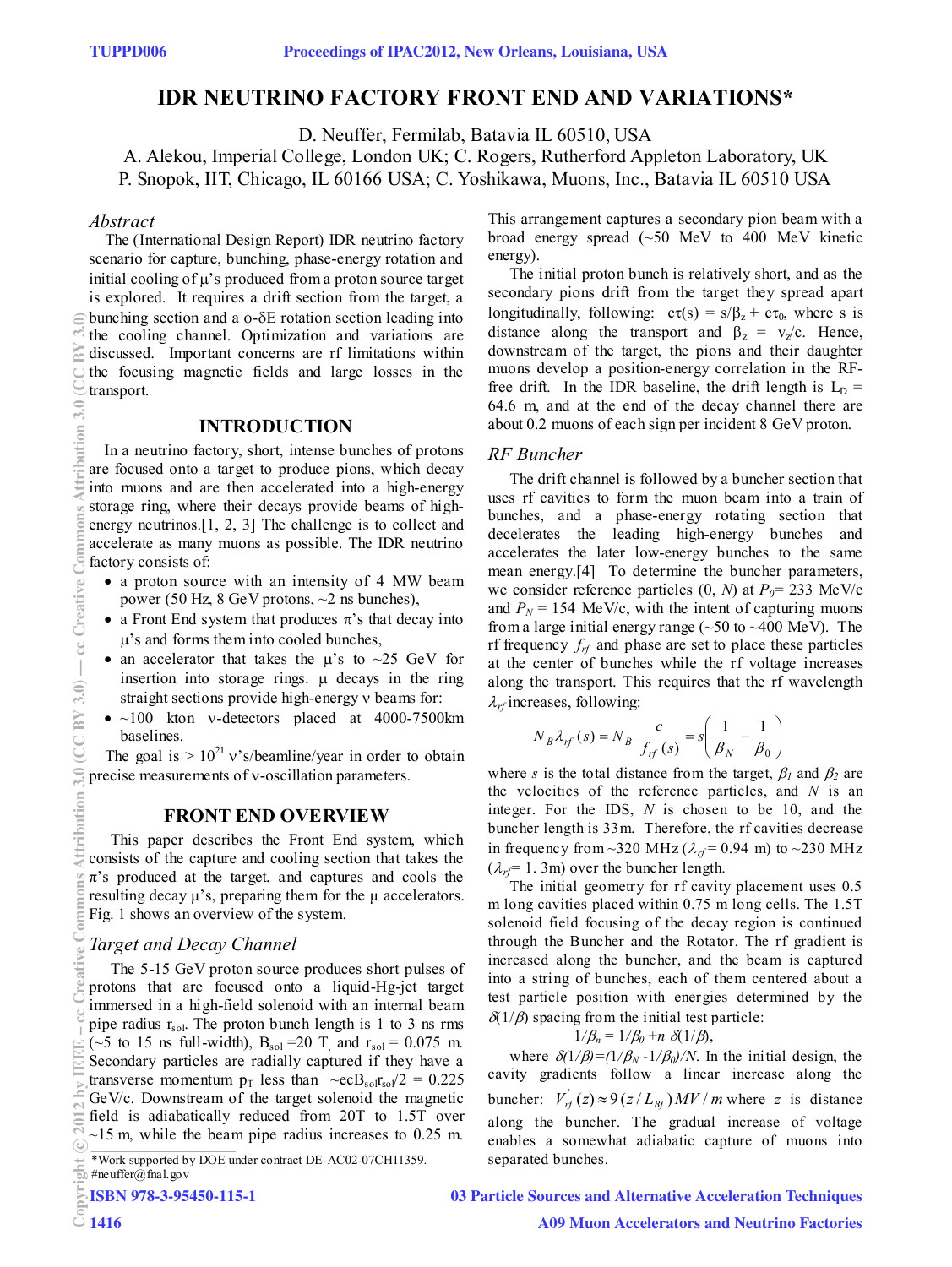

Figure 1: Overview of the IDR neutrino factory front end, consisting of a target solenoid (20 T), a capture solenoid (20 T to 1.5T, 15 m ), Drift section (64.6 m), rf Buncher (33 m), an energy-phase Rotator (42 m), and a Cooler (75 m).

| Table 1: Summary of Front end RF Requirements |                |                              |                          |                             |                                  |                                   |
|-----------------------------------------------|----------------|------------------------------|--------------------------|-----------------------------|----------------------------------|-----------------------------------|
| Region                                        | Length<br>(m.) | Number of<br><b>Cavities</b> | Number of<br>frequencies | <b>Frequencies</b><br>[MHz] | <b>Peak Gradient</b><br>${MVMm}$ | <b>Peak Power</b><br>requirements |
| Buncher                                       | 33             | 37                           |                          | 319.6 to 233.6              | 4 to 7.5                         | 1 to $3.5$ MW/freq.               |
| Rotator                                       | 42             | 56                           | 15                       | 230.2 to 202.3              | 12                               | 2.5 MW/cavity                     |
| Cooler                                        | 75             | 100                          |                          | 201.25                      | 15                               | 4 MW/cavity                       |
| Total (with Drift)                            | 230m           | 193                          | 29                       | 319.6 to 201.25             | 1000 MV                          | 550 MW                            |

In practical implementation this linear ramp of varying-frequency cavities is approximated by a sequence of rf cavities that decrease in frequency along the 33 m length of the buncher. A total of 37 rf cavities are specified, with frequencies varying from 319.6 to 233.6, and rf gradients from 4 to 7.5 MV/m The number of different rf frequencies is limited to a more manageable 13 ( $\sim$ 3 rf cavities per frequency). Table 1 lists the rf cavity requirements. At the end of the buncher, the beam is formed into a train of positive and negative bunches of different energies.

#### *Phase-Energy Rotator*

In the rotator section, the rf bunch spacing between the reference particles is shifted away from the integer  $N_B$  by an increment  $\delta N_B$ , and phased so that the high-energy reference particle is stationary and the low-energy one is uniformly accelerated to arrive at the high-energy at the end of the Rotator. For the IDS,  $\delta N_B = 0.05$  and the bunch spacing between the reference particles is  $N_B + \delta N_B$  = 10.05. The Rotator consists of 0.75 m long cells with 0.5 m RF cavities at 12 MV/m. The frequency of cavities decreases from 230.2 MHz to 202.3 MHz down the length of the 42 m long rotator region. The rotator uses 54 RF cavites of 15 different frequencies. (see Table 1) At the end of the rotator the RF frequency matches into the ionization cooling channel (201.25 MHz).

#### *Cooling Channel*

The IDR baseline cooling channel design consists of a sequence of identical 1.5 m long cells (Fig. 2). Each cell contains two 0.5 m-long cavities, with 1.1cm thick LiH blocks at the ends of each cavity (4 per cell) and a 0.25 m spacing between cavities with solenoidal focusing coils. The LiH provides the energy loss material for ionization cooling. The total length of the cooling section is  $\sim$ 75m (50 cells). Based on simulations, the cooling channel reduces the transverse emittance by a factor of 2.5.



In the IDR, the design concept is being developed into engineering detail in order to generate accurate cost estimates. In that process the component dimensions are shifted to meet construction constraints. For example, the cooling multi-cell design is shown in Fig. 3. Acceptance should be approximately unchanged.



Figure 3: Cooling cells (engineering view).

#### **STUDIES AND VARIATIONS**

The μ accelerator has a restricted aperture that is approximated by accepting μ's with transverse amplitudes  $< 0.03$  m and longitudinal amplitudes  $< 0.15$  m (as defined in ref. 5). In simulations this accepted beam has a rms transverse emittance of  $\varepsilon_{N,\text{rms}} \approx 0.004$  m, and the longitudinal emittance is ~0.036 m/bunch. At the end of the cooling channel there are interlaced trains of bunches of  $\mu^+$  and  $\mu^-$ , of similar intensity. The trains are ~80m long (~54 bunches). Each bunch has an rms length of 0.15m, and an rms momentum width of  $\sim$ 30 MeV/c, with a mean momentum of ~250 MeV/c. ~0.1  $\mu$ + and  $\mu$ <sup>-</sup> per